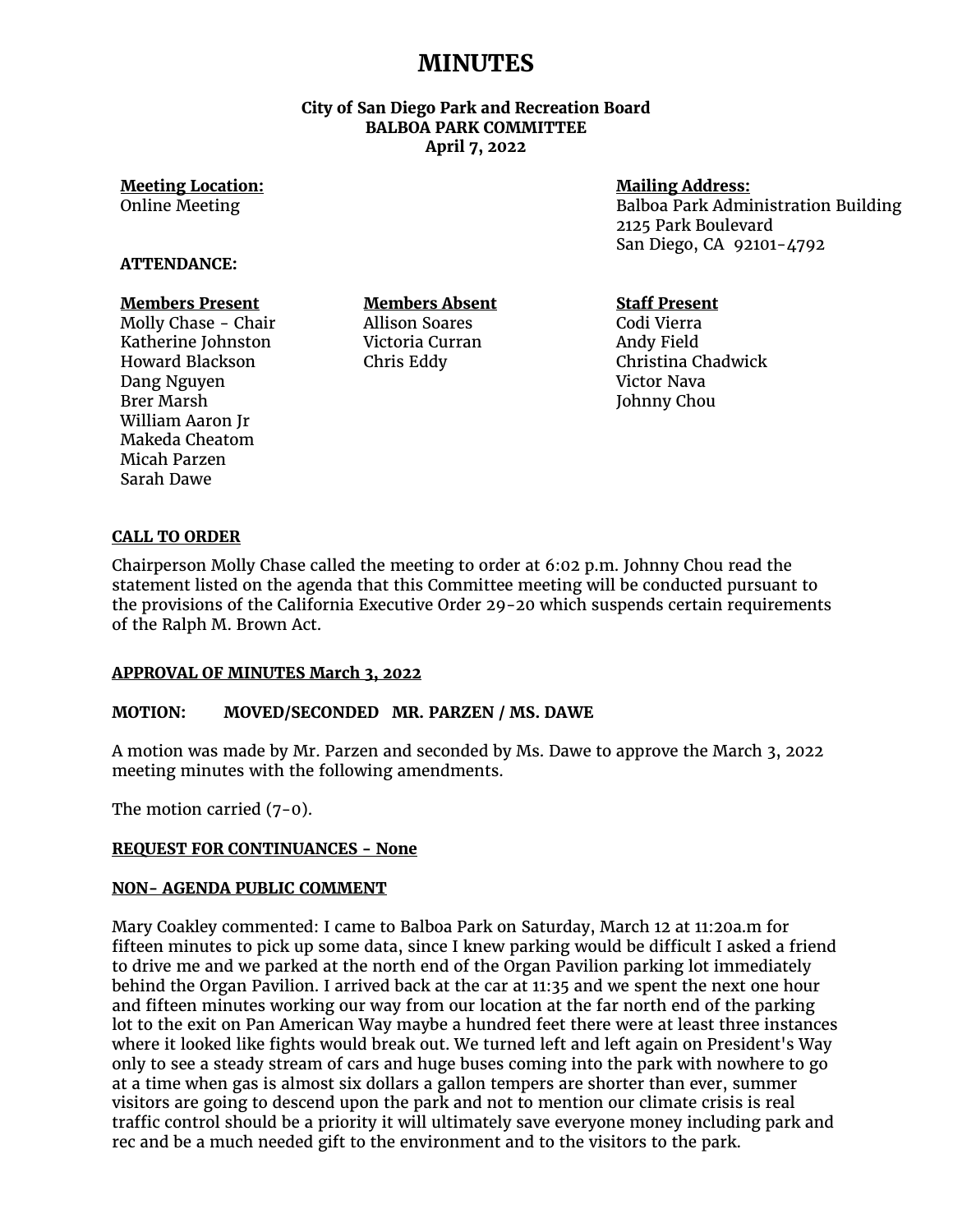Daniele Laman HPR International Cottages Liaison reported: On Sunday House of Ukraine sent out a request for donations of rolls of quarters, they need to bring them to the refugees in Tijuana because they need them to use the public restrooms. Today there was also an added request for gas cards because of all the volunteers ferrying the refugees across the border and between appointments, so if anybody can donate either of those, House of Ukraine is open Monday through Fridays from 12:00pm to 4:00pm. Saturdays and Sundays we are all open. Lastly, our lawn programs coming up for this month, we are taking the easter weekend off for lawn programs. House of England is going to attempt to have a lawn program on Earth Fair Day and then House of Finland will be having theirs on the thirtieth of this month and House of Poland will have their May first traditional lawn program thank you.

Anar with Bike SD reported that a couple of weeks ago a bicyclist was hospitalized with brain injuries after being hit by a car on Florida and the 54-year-old man was another victim of a senseless and preventable hit and run. Too often are we making as a city bold infrastructure decisions reactively after the hit and runs the injuries and the casualties are counted this was true on Pershing also where the city continued to drag their feet up until another unfortunate victim Jonathan Sepulveda was killed while riding a scooter with his family Park Boulevard running through the park is an integral commuter route connecting uptown to downtown via the cultural institutions along Park Boulevard it passes by businesses cafes museums and educational institutions like San Diego High School this fast-moving fourlane parkway is a critical gap in our existing bikeway network those separated bike lanes exist on either end in uptown and downtown the long section within balboa park remains unprotected looking at existing ridership data today we know that bicyclists do travel along this corridor already we at Bike SD recommend that the Park Boulevard segment through Balboa Park be converted to a class four protected bikeway with protected bike lanes running on either side of the road, we realize that the greatest trade-off whenever making these discussions is the loss of on-street parking and I can totally sympathize with that though I believe there is a plenty of parking spaces throughout the park nevertheless we asked the balboa park committee to agenize and consider the inclusion of bike lanes with the upcoming resurfacing project which is planned for September of this year. This is a unique opportunity to get a safer facility for very little cost to the city and building this connection not only closes a critical gap between a segmented bike network it also supports climate action plans vision zero goals and parks for everyone initiatives thank you very much for your time.

Michael Welsh commented: Following up on a letter that I wrote maybe three weeks and I've not received any kind of response. It was a letter of concern about the mentally ill and the homeless in the park and my question is to know what you all are doing as a committee with the other stakeholders in the park to take care of the problem that we have with the mentally ill and homeless camps and other problems related to this population.

Brer Marsh thanked Mary for her public comment, he has had a really similar experience. Thanked Anar for his public comment. Anar is a volunteer for Bike SD and he covered a lot of thing that he wanted to say. Thought a lot about the person who was hit in the park because ultimately every cyclist who was injured or killed, I feel personally because of someone I knew who passed away on a bicycle being hit by a car. I think we're past the point where these can be called accidents after Laura Shannon and Johnny Sepulveda were hit in the park, there's no way that anyone can say that they were just misfortune these are these are the results of choices that we make policy choices and infrastructure choices most of which are dangerous conditions we inherited a long time ago but some of them aren't and some of them have the opportunity in the near future to be addressed even if only in an interim way while better improvements come down the pipe I posted in the chat a link with more information that was put together by Bike SD and I encourage everyone to have a look at it and there you can see a form letter that you may share or send to the to the mayor's office and I thank everyone for listening.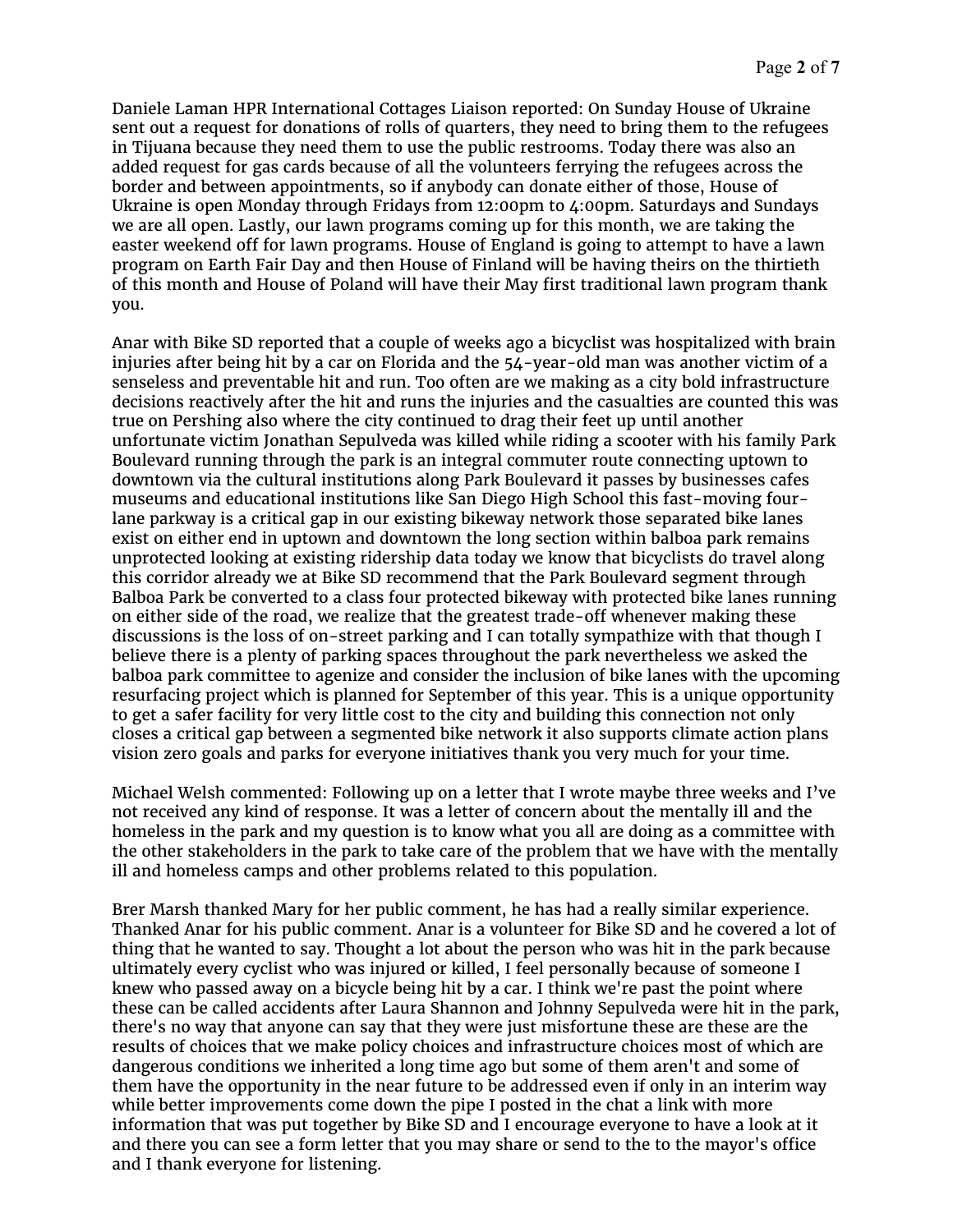Howard Blackson supported Brer's comments.

## **CHAIRPERSON'S REPORT** – Chairperson Molly Chase – No report.

#### **STAFF REPORT –**

City Council Third District – Codi Vierra wanted to remind everyone that we do have our upcoming community conversation with Council Member Whitburn, it will be virtual and one focus will be on issues pertaining to Balboa Park on Saturday, April 23 $^{rd}$  at 10:00am. If anyone is not yet receiving our District Newsletter, please sign up or you can view it online.

Assistant Deputy Director – Christina Chadwick reported.

Comic-Con Roof Replacement - Parks and Recreation and Engineering and Capital Projects are making plans for a roof replacement at the Comic-Con Museum (Federal Building). The scope of work is the removal of the existing roof and installation of a new roof for the main building and two smaller roof areas. Additional information provided to stakeholders as the project moves forward.

Grape Street Dog Park - A turf renovation at 28th Street Dog Park started in March. The middle of the park will be closed from March 21, 2022 to July 21, 2022. Signage is posted at all main entrances as of Thursday, March 10th to alert visitors of this change. The park outside of the orange fence will remain open to public. Councilmember Whitburn joined P&R staff recently to learn about the project. Thank you, Councilmember, for your support! Botanical Building Restoration – Phase I of the restoration project continues to move forward as planned. Periodic project updates will be provided to stakeholders via the Balboa Park Committee.

Organ Pavilion Parking Lot Redesign – Parks and Recreation are working on a new parking lot design to maximize parking and improve circulation within this area of the park. Details will be shared with the Balboa Park Committee at a future date.

District Manager – Johnny Chou reported. Annual Spring Egg Hunt will be held on April 9 from 9:00 – 11:00 am at Morley Field.

## District Manager – Victor Nava reported.

Balboa Park maintenance staff recently installed sod at the Lily Pond and at the north end of the cottages. You will see the areas delineated by construction fencing or stakes and rope. Alcazar Garden – vegetation was removed from the planter beds with the help of the Garden Stewards and we are projected to replant the beds at the end of the month City-wide staff repaired a concrete ramp at the Air and Space Museum and a sidewalk section at the lower inspiration point parking lot. A Park Ranger Aide was hired this month.

**BALBOA PARK NON-PROFIT PARTNER UPDATES** (Time allotted to each speaker is determined by the Chair; however, comments are limited to no more than three (3) minutes)

Forever Balboa Park – Jackie Higgins reported.

Dr. Elizabeth Babcock joined us on April 4th as the first President and CEO of Forever Balboa Park. Please join me in welcoming her when you see her around the Park. Work begins on the 26th St. Trail restoration and habitat improvement project which connects Golden Hill to Florida Canyon on April 11th, 2022. This is a nearly \$400,000.000 grant from the State California Conservation Corp. which will greatly improve a well utilized trail in Balboa Park.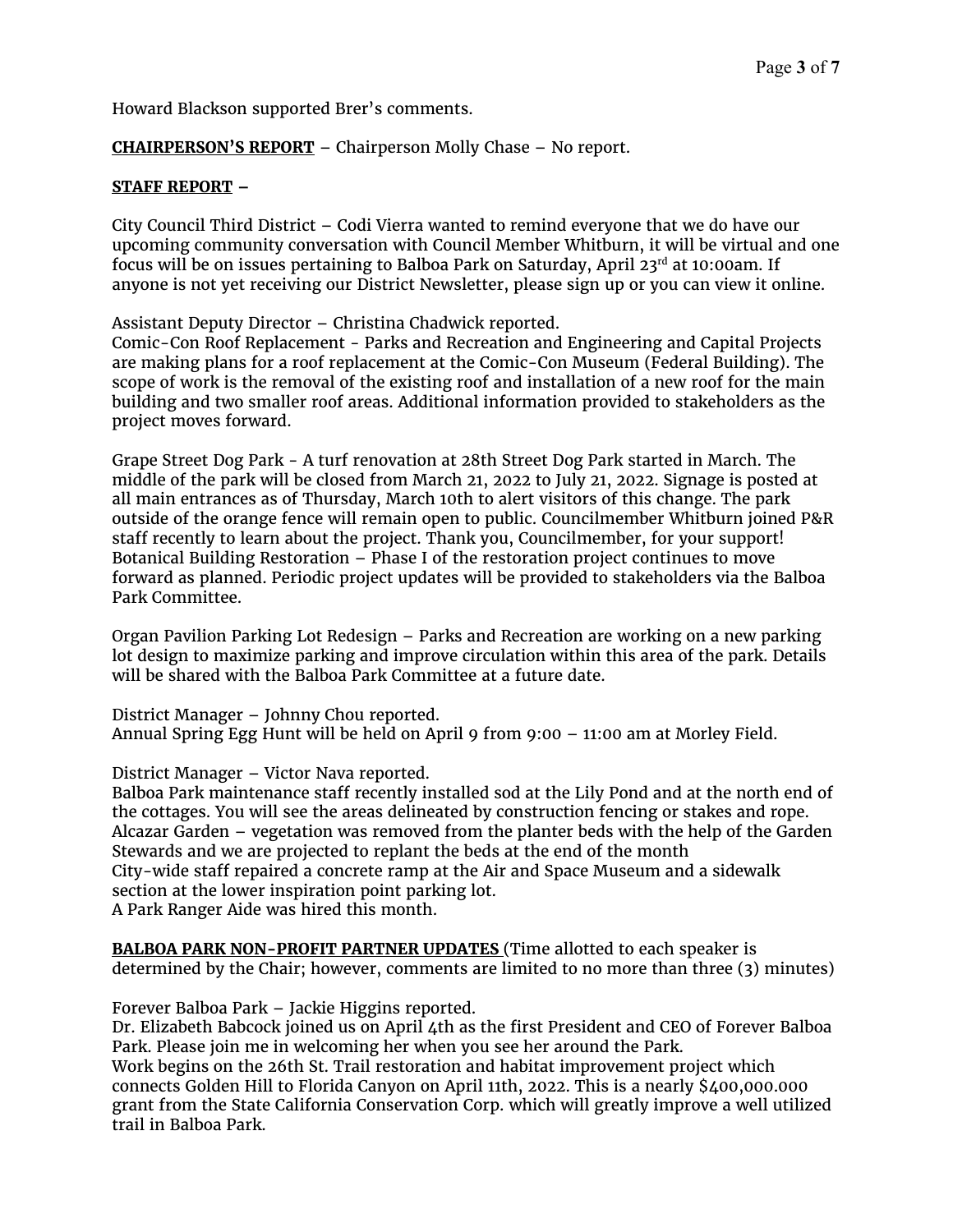The Forever Balboa Park Board will vote on April 28th to make the final decision to move forward with the winning bids for structural restoration and fire suppression system for the historic carousel which is celebrating its 100th anniversary in Balboa Park this year. We congratulate the City on all the exciting progress on Phase 1 of the Botanical Building and Gardens Restoration project and continue to collaborate with the City on Phase 1 and Phase 2 of the Botanical Building and Gardens Project.

Next week is National Volunteer Appreciation week. Forever Balboa Park celebrates our over 360 long-term volunteers with our Annual Volunteer Appreciation dinner at the Balboa Park Club on April 7th, 2022. Thank you to all the Balboa Park Volunteers who contributed over \$648,000.00 worth of service hours to Balboa Park in 2021 alone. Our volunteers continue to support Parks & Recreation in various ways.

Balboa Park Cultural Partnership – Peter Comiskey reported.

First - a reminder that The Cultural Partnership is working to develop a community-driven experience plan for the common spaces of the cultural district. The group of companies to deliver this plan have been selected and we should have all contracting complete by next month. We very much look forward to sharing progress with you. Second, I would be remiss if I didn't remind you that we are in budget season. This is unbelievably important for Balboa Park as well as the arts and culture organizations within it. Please take every opportunity to join with these advocacy efforts.

Our areas of core focus for this year are: Funding for the Commission for Arts and Culture. Each year we must fight for essential funding for baseline operations for the city's core Arts and Culture programs - developed and delivered by over 100 non-profit partners including all of the cultural organizations in the park. We are advocating for the devastating cuts to Arts and Culture be reversed and the funding return to the pre-pandemic level of \$14.3M. To help with these efforts, and for a quick bit of fun, I would ask everyone on this call to participate in a very quick interactive experience. We would love to know in one word how arts and culture makes you feel. Please share with us.

With the passing of the Street Vending ordinance, the park will have a disproportionately high education and enforcement requirement. This will fall on to Park Rangers. We will need an increased presence for park rangers, with a dedicated function for vending management, for at least the next twelve months. Safety and Security: Recent issues in the park, highlighted by the elevated arson activities, show that an additional and meaningful security presence is highly necessary for the Central Mesa for every night - 7 days per week. Finally services for those who are unsheltered. We all seek an empathic approach to assisting the unsheltered individuals in the Park. The numbers of unsheltered people in the park is growing and must be addressed with dedicated support, such as a homeless outreach team, dedicated to the work needed in the Central Mesa.

Balboa Park Online Collaborative – No report.

Committee of 100 – No report.

Save Starlight – No report.

#### **ACTION ITEMS**

#### **Consent**

**101. San Diego Track Club-57th Tom Bache III Balboa 4 Mile Cross Country Race.**  Presenter: Charlie Gamble, Event Coordinator

**102. Making Strides Against Breast Cancer Walk.** Presenter: Linda Dejauregui, American Cancer Society, Development Manager.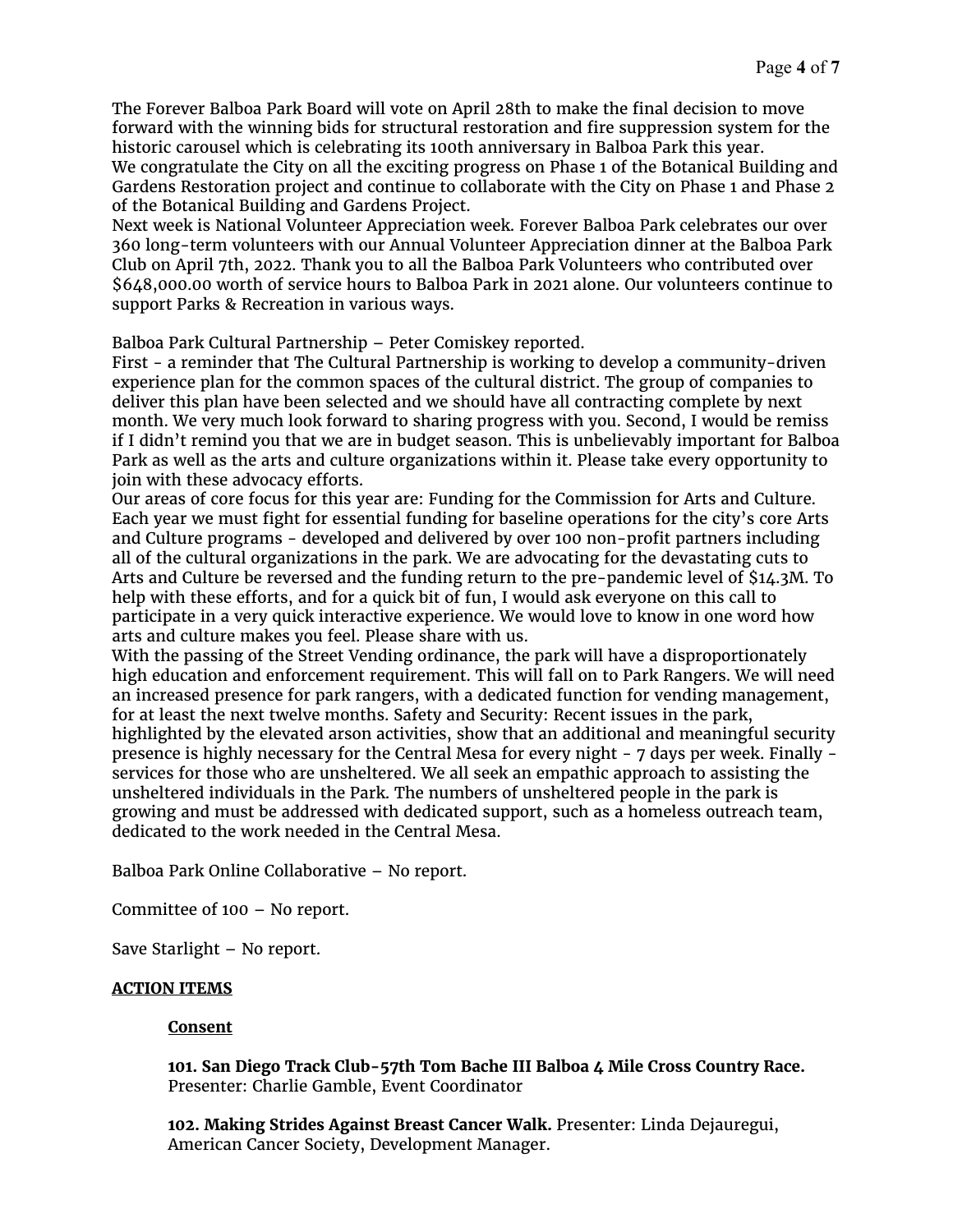**103. Rock'n'Roll 5K and Route Change.** Presenter: Meryl Leventon, Race Director

#### **MOTION: MOVED/SECONDED MR. BLACKSON / MR. NGUYEN**

A motion was made by Mr. Blackson and seconded by Mr. Nguyen to approve consent items 101. San Diego Track Club-57th Tom Bache III Balboa 4 Mile Cross Country Race. 102. Making Strides Against Breast Cancer Walk. 103. Rock'n'Roll 5K and Route Change. The motion carried unanimously (9-0)

#### **Adoption**

**201. None**

#### **Special Events**

**301. None**

**WORKSHOP ITEMS (**No action taken; subject discussed by the committee and staff.)

**401. Proposed Creation of Design Review Assistance Subcommittee for Balboa Park** Presenter: Andy Fields, Director, Christina Chadwick, Assistant Deputy Director, Parks and Recreation Department

Public Comment: Mary Monk

• Mary Monk thanked Andy for his presentation really exciting to hear that design review is coming back to Balboa Park. Why isn't it coming back to all the parks because the restrooms at Scripps Park for example, should have never had the issues it does had there been a design review committee.

Committee Comment: Mr. Blackson, Ms. Johnston, Mr. Marsh, Mr. Parzen and Ms. Chase

- Mr. Blackson thanked Andy for the presentation. The design review might add time and money to a project after the time and money that we've wasted to get to this point to bring design review it makes me a little mad. This is a better way of doing it I look forward to it. I support it and I appreciate everything that your group and the committee has done to get to this point thank you very much.
- Ms. Johnston echoed Mr. Blackson's comments. It's important to have a group of professionals who understand the design aspects that the park master plan was trying to achieve to provide some oversight. Wanted to express support to everyone working on this to come to a solution that works for everyone. The concept provides value to projects within the Park.
- Mr. Marsh thanked Andy for the presentation. Really excited about the development and all the work everyone has put into it. It's essential to have peer review when preparing projects. Realizes that some may find it burdensome but the benefits are beyond the initial time cost, even if is a few months and its actually made up later in the process by avoiding very expensive errors or pitfalls the active design team might have missed. No project is perfect, no set of drawings is perfect and having professionals look at your work is invaluable. It's as simple as budgeting that extra time up front when you're putting together your schedule and it's usually is not very significant. Having participated in design review at the community level, there is a big difference between professional review and public review. In terms of the things people bring to the table, the values that they put into their comments and the way they look at projects there's really no experience for someone who has had design training. There are people passionate about design and have good ideas and make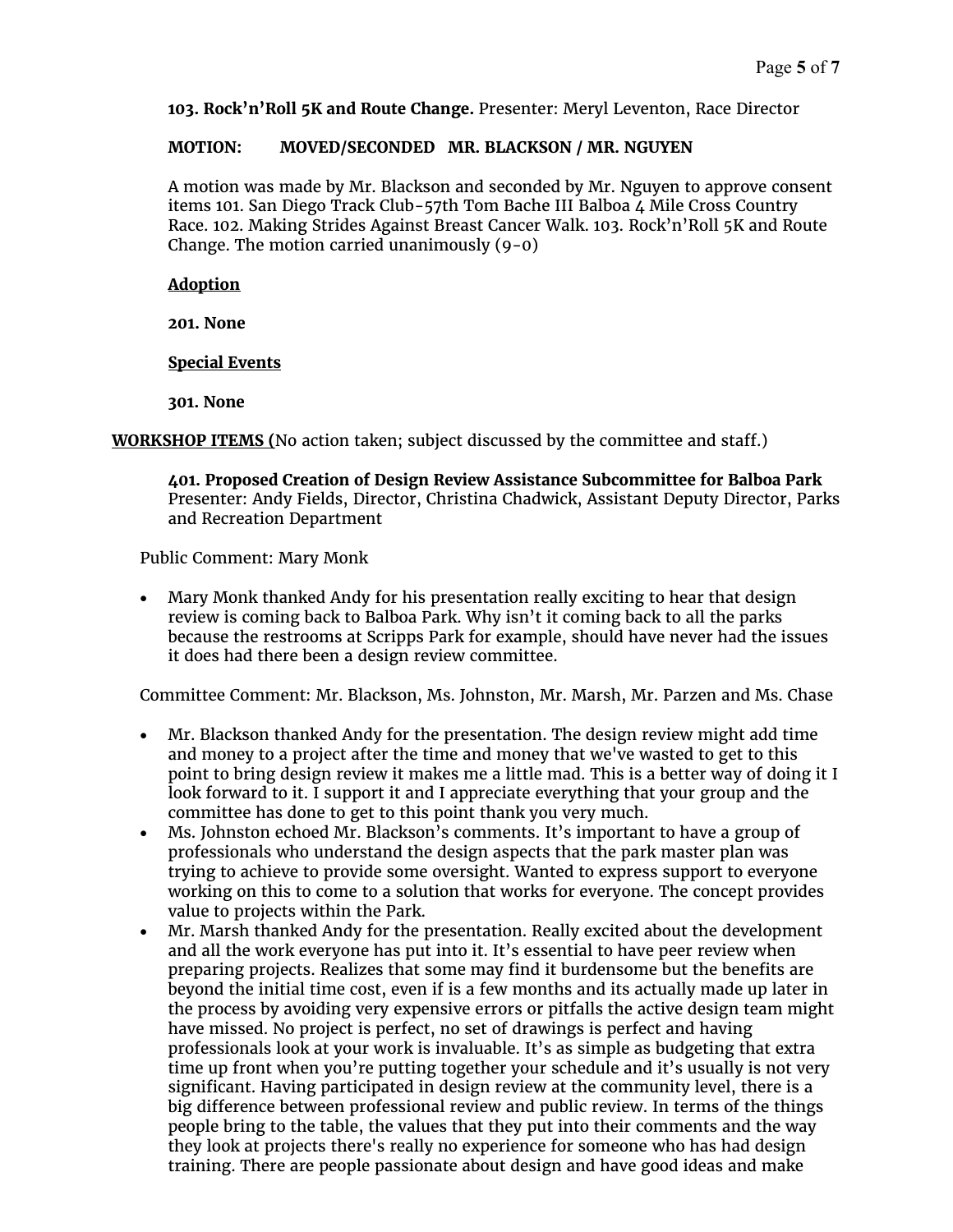good comments but the insight that comes from experience can't really be replaced. I would very strongly support a set of qualifications you listed a number of things which all sounded fantastic and I'm sure there are plenty more categories that could go into that and I also support what you said about if not someone who is professionally qualified someone who could perhaps demonstrate a relevant experience, obviously there are categories outside of the professional sphere, like artists or musicians or dancers who also could provide a very valuable input to design of the built environment of the park. I would encourage that there be special opportunities for people who have unconventional professions. I'm very interested to see what other people have to say on this, I think that having design integrated into the development and into the park governance is critical. Not familiar with City's design review, do you see design review fulfilling any of the technical safety checks?

- Mr. Parzen thanked Andy for the presentation. Question whether the committee that worked on the proposal had a sense of how many people it would recommend being on the design subcommittee, so that we could get a large enough perspectives relative to the many areas of expertise and qualifications you mentioned. My understanding is that we basically have two options by virtue of the code. One, we designate a subset of the existing Balboa Park committee in this space or we expand the Balboa Park committee. The number of people needed to kind of get a broad enough perspective is critical. I'm wondering who makes that determination, is it this committee that decides which path we go? You saw this as a beta test process and would like to know how the ideas that folks had whether the beta test was successful in the process for determining whether it was something that should live on beyond a kind of prototyping period.
- Ms. Chase commented that this is need in the park but there's a way to have a design committee that actually will help not only with the public process and review of some major projects and how it relates to the design and the impact. How do we get to this realization if the goal is a better design review process for projects in the park which also includes the public input? Knowing the appointment process it may take too long or take them longer than we need it to and so maybe and there is kind of makes more sense to have it be members of this committee that we know already have design expertise.

## **INFORMATION ITEMS**

**501. IBA Budget Explainer Presentation** Presenter: Baku Patel and Charles Modica, Fiscal & Policy Analysts, Office of Independent Budget Analyst, City of San Diego

Public Comment: Rene Smith

• Rene Smith, leader of the Local Hillcrest IBA cheering club that started several years ago. Looks forward to your report. Two questions, one is on public engagement, are the meeting pubic? No. Second question, your enterprise asset management system, as I recall does not currently include Parks and Recreation Department. Correct? Yes.

Committee Comment: Ms. Johnston and Mr. Marsh

- Ms. Johnston, it's important to look at the capital budget it's a very small percentage compared to the rest of the city's capital budget and there's significant needs. I think there's advocacy to be done and I think that this body has a voice in doing that advocacy. I'd be supportive of anything that they wanted to do in terms of advocating for the capital budget.
- Mr. Marsh, interested in what opportunities there are to appeal or ask for revision of the budget amounts that are allocated to Parks. Will the budget contain historical data